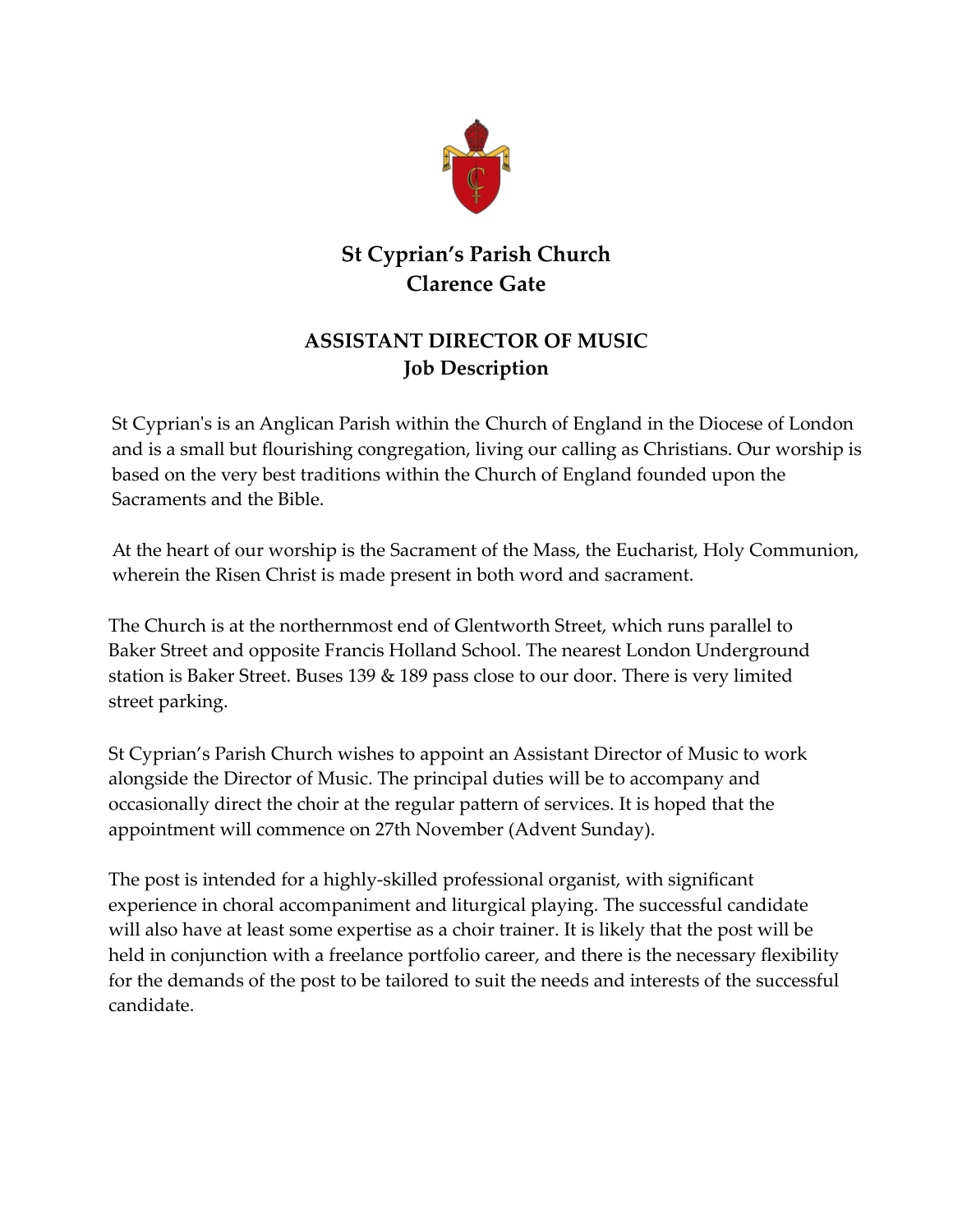## **Music at St Cyprian's**

The Parish enjoys a highly active musical life and has a fine three-manual Spurden Rutt organ and a Kawai grand piano. The choir, which consists primarily of alumni choral scholars from university chapel choirs, is a flexible line-up of enthusiastic volunteers who maintain a professional standard of music-making.

The Assistant Director of Music will be expected to play organ voluntaries showing a high level of musical resource. There will be extensive access to the Spurden Rutt organ for practice.

## **Assistant Director of Music Duties**

The Assistant Director of Music shall be responsible to the Director of Music in all the duties pertaining to the parish church.

- To accompany all choral services under the direction of the Director of Music, including the Sunday morning Parish Mass, Choral Evensong (once per month), Advent & Christmas carol services, Midnight Mass, Ash Wednesday, Maundy Thursday, Good Friday, Holy Saturday and Ascension Day.
- To conduct the choir in the absence of the Director of Music.
- To participate as required in the annual St Cyprian's Festival Concert (usually a major oratorio) and the annual choir fundraising event.
- To play for occasional offices and special services (weddings, funerals etc) as required. Extra fees are payable.
- To accompany the choir on occasional cathedral visits and overseas tours. Extra fees are payable.
- To instigate and run a monthly chamber music series in consultation with the Director of Music.

## **Weekly Routine**

#### **Sunday**

| $9.30 - 10.15$ am<br>10.30 - 11.45am | Choir rehearsal<br>Parish Mass |
|--------------------------------------|--------------------------------|
| Once per month                       |                                |
| $4.30 - 5.45$ pm                     | Choir rehearsal                |
| $6.00 - 6.45$ pm                     | Choral Evensong                |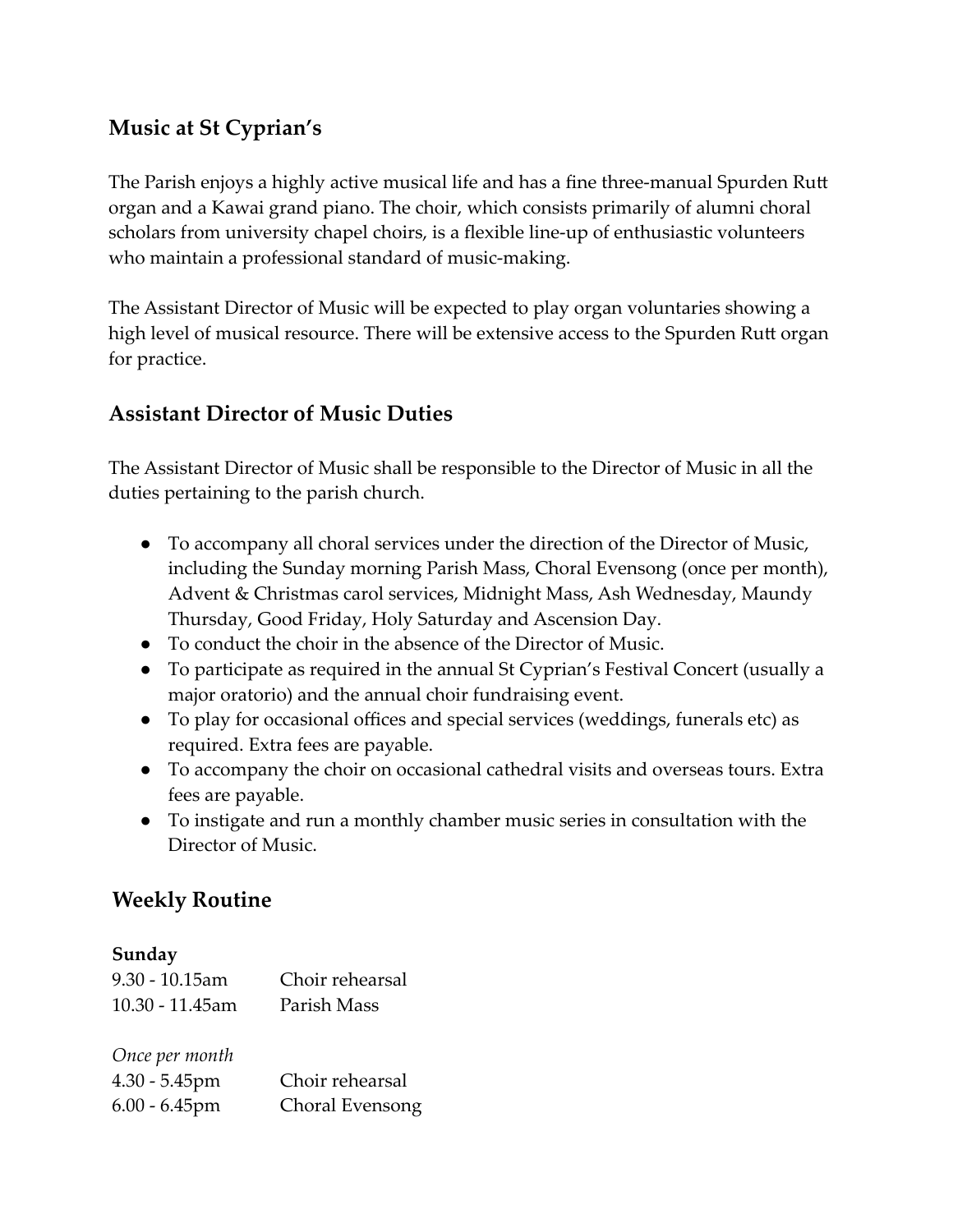On the Sundays when choral evensong is sung, the Parish Mass is congregational. Playing for this service is shared between the Director of Music and the Assistant Director of Music.

## **The Spurden Rutt Organ**

The Spurden Rutt organ at St Cyprian's is a fine three-manual instrument available to the Assistant Director of Music for practice (and teaching if desired) subject to availability of the church premises.

### **Further Information**

The annual stipend is £4,500 per annum, payable in monthly installments. The appointment will be subject to satisfactory completion of a 3-month probationary period and the successful candidate will be required to undergo DBS screening.

As this is an employed post, there is a holiday entitlement of 6 Sundays per annum (to be taken at times agreed with the Director of Music) and there may be additional flexibility to allow the successful applicant to pursue and develop their musical career outside St Cyprian's.

## **Auditions & Interviews**

Short-listed candidates will be interviewed at St Cyprian's.

The selection process will include:

- Accompanying a quartet from the choir in a short piece under the direction of the Director of Music
- Conducting a quartet from the choir in a short rehearsal
- Organ playing consisting of:
	- Performance of a piece by J S Bach
	- Performance of a piece of the candidate's choice
	- Sight-reading of a choral accompaniment
	- Hymn playing
	- Improvisation